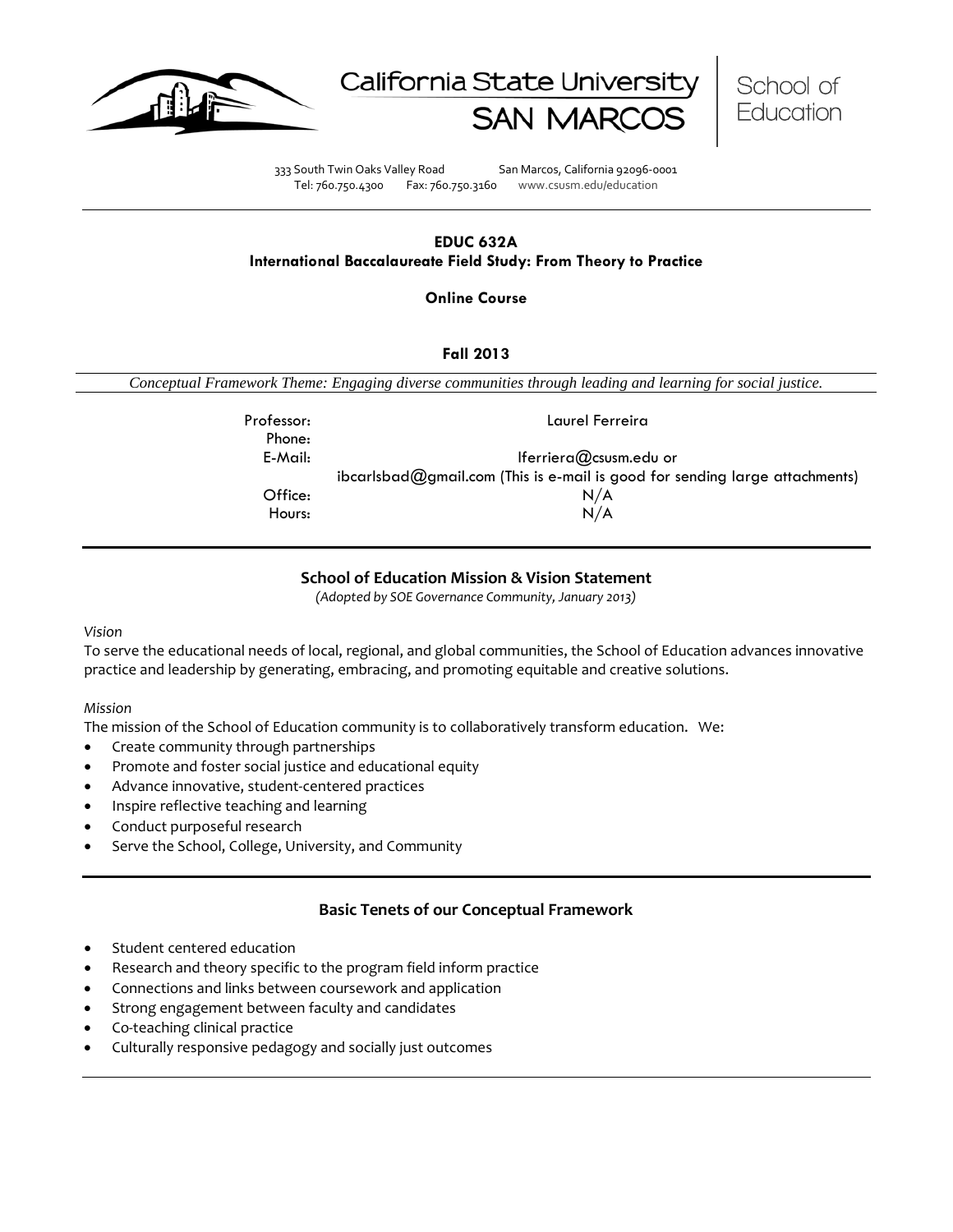## **COURSE DESCRIPTION**

This field study course is designed to give the participant the opportunity to explore and investigate the core concepts from the IB Teacher Studies and Preparation: From Theory to Practice class in an IB World School, under the supervision of a site administrator and the university instructor. *Enrollment restricted to students who have obtained consent of instructor. Prerequisites: EDUC 630 or EDUC 633.*

### **Course Prerequisites**

Enrollment in EDUC 630, International Baccalaureate Primary Years Program Teacher Studies and Preparation: From Theory to Practice.

### **Course Objectives**

This two-unit field study course is designed to give the participant the opportunity to explore and investigate the core concepts from the first semester course (EDUC 630 ) in a school, under the supervision of the site administrator and the university instructor.

## **Unique Course Requirements**

**Supervision:** The fieldwork instructor will give an overview of the program and the required field experiences during the first week of the program. The overview includes a review of appropriate forms and requirements, an overview of the semester's coursework objectives, and suggested field-based activities. Each semester students will propose a new field experience to be reviewed and approved by the district administrator and the field study instructor.

## **Required Texts**

Reading that supports the proposed inquiry project. The IB Field Study Forms A and B.

## **IB Teacher Award**

This course partially fulfills 2 of the 10 unit requirement for the qualification of the IB Teacher Award. Upon successful completion of the 4 classes in the course of study, candidates may apply to IB for the IB Teacher Certificate. This certificate indicates the candidate has met the professional development requirements to teach in an IB authorized world school, or a school seeking authorization.

## **Masters Degree in Education**

This course, with the other courses in the IB Teacher Award program, partially fulfills the Master's in Education General Option university requirements.

## **STUDENT LEARNING OUTCOMES**

The field experience will include activities aligned with the EDUC 630 course. The activities are designed to meet the program and assessment standards of the course. An intentional connection is made between course instruction, the field-based leadership experiences, formative assessments, and the outcomes. Candidates will meet regularly with the IB World School site administrator to plan, monitor, and implement the field-based activities. The field study instructor will monitor student progress in the field-based component of the program.

The candidate will demonstrate a deeper understanding and appreciation of the philosophy and practices, teaching and learning best practices, curriculum scope and sequence, role of assessment in the learning cycle, technology embedded in the instruction, and reflective practices of students and teachers in an International Baccalaureate PYP or MYP World School program.

Participants will propose an International Baccalaureate inquiry at an authorized or candidate phase IB World School. This study will provide the opportunity to explore, individually or in groups, the instruction from the EDUC 630 course. The focused inquiry includes scholarly educational research, proven best practices, observations, hands-on experience, participant reflection, and recommendations. The final product is a portfolio of the candidate's process and outcomes.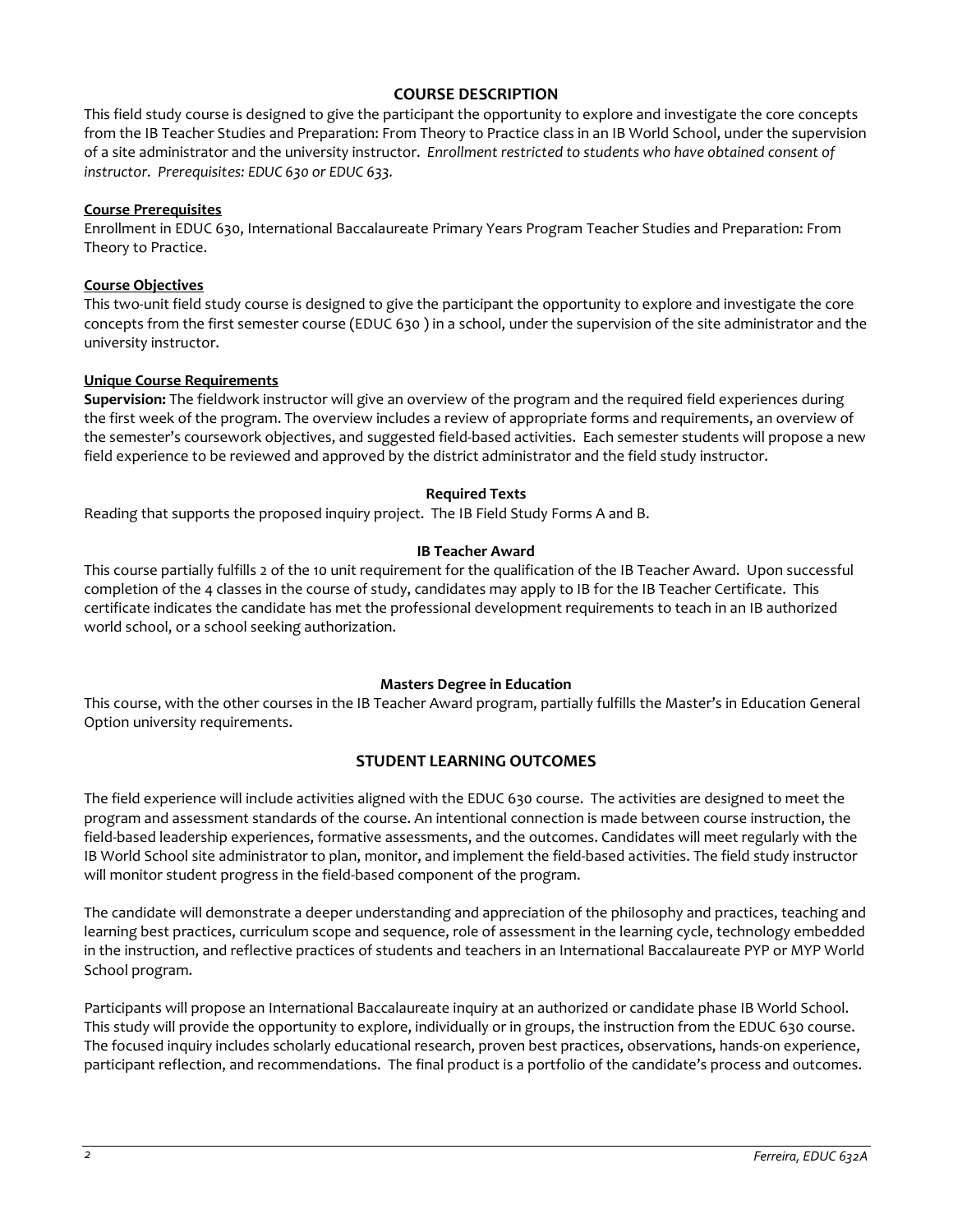### **California Teacher Performance Assessment (CalTPA)**

Beginning July 1, 2008 all California credential candidates must successfully complete a state-approved system of teacher performance assessment (TPA), to be embedded in the credential program of preparation. At CSUSM this assessment system is called the CalTPA or the TPA for short.

To assist your successful completion of the TPA, a series of informational seminars are offered over the course of the program. TPA related questions and logistical concerns are to be addressed during the seminars. Your attendance to TPA seminars will greatly contribute to your success on the assessment.

Additionally, SoE classes use common pedagogical language, lesson plans (lesson designs), and unit plans (unit designs) in order to support and ensure your success on the TPA and more importantly in your credential program.

The CalTPA Candidate Handbook, TPA seminar schedule, and other TPA support materials can be found on the SoE website: <http://www.csusm.edu/education/CalTPA/ProgramMaterialsTPA.html>

## **Assessment of Professional Dispositions**

Assessing a candidate's dispositions within a professional preparation program is recognition that teaching and working with learners of all ages requires not only specific content knowledge and pedagogical skills, but positive attitudes about multiple dimensions of the profession. The School of Education has identified six dispositions – social justice and equity, collaboration, critical thinking, professional ethics, reflective teaching and learning, and life-long learning—and developed an assessment rubric. For each dispositional element, there are three levels of performance *unacceptable*, *initial target*, and *advanced target*. The description and rubric for the three levels of performance offer measurable behaviors and examples.

The assessment is designed to provide candidates with ongoing feedback for their growth in professional dispositions and includes a self-assessment by the candidate. The dispositions and rubric are presented, explained and assessed in one or more designated courses in each program as well as in clinical practice. Based upon assessment feedback candidates will compose a reflection that becomes part of the candidate's Teaching Performance Expectation portfolio. Candidates are expected to meet the level of *initial target* during the program.

## **School of Education Attendance Policy**

Due to the dynamic and interactive nature of courses in the School of Education, all candidates are expected to attend all classes and participate actively. At a minimum, candidates must attend more than 80% of class time, or s/he may not receive a passing grade for the course at the discretion of the instructor. Individual instructors may adopt more stringent attendance requirements. Should the candidate have extenuating circumstances, s/he should contact the instructor as soon as possible. *(Adopted by the COE Governance Community, December, 1997).*

#### **Students with Disabilities Requiring Reasonable Accommodations**

Candidates with disabilities who require reasonable accommodations must be approved for services by providing appropriate and recent documentation to the Office of Disable Student Services (DSS). This office is located in Craven Hall 4300, and can be contacted by phone at (760) 750-4905, or TTY (760) 750-4909. Candidates authorized by DSS to receive reasonable accommodations should meet with their instructor during office hours or, in order to ensure confidentiality, in a more private setting.

## **All University Writing Requirement**

Writing requirements for this class will be met as described in the assignments. Every course at the university, including this one, must have a writing requirement of at least 2500 words.

#### **CSUSM Academic Honesty Policy**

"Students will be expected to adhere to standards of academic honesty and integrity, as outlined in the Student Academic Honesty Policy. All written work and oral presentation assignments must be original work. All ideas/materials that are borrowed from other sources must have appropriate references to the original sources. Any quoted material should give credit to the source and be punctuated with quotation marks.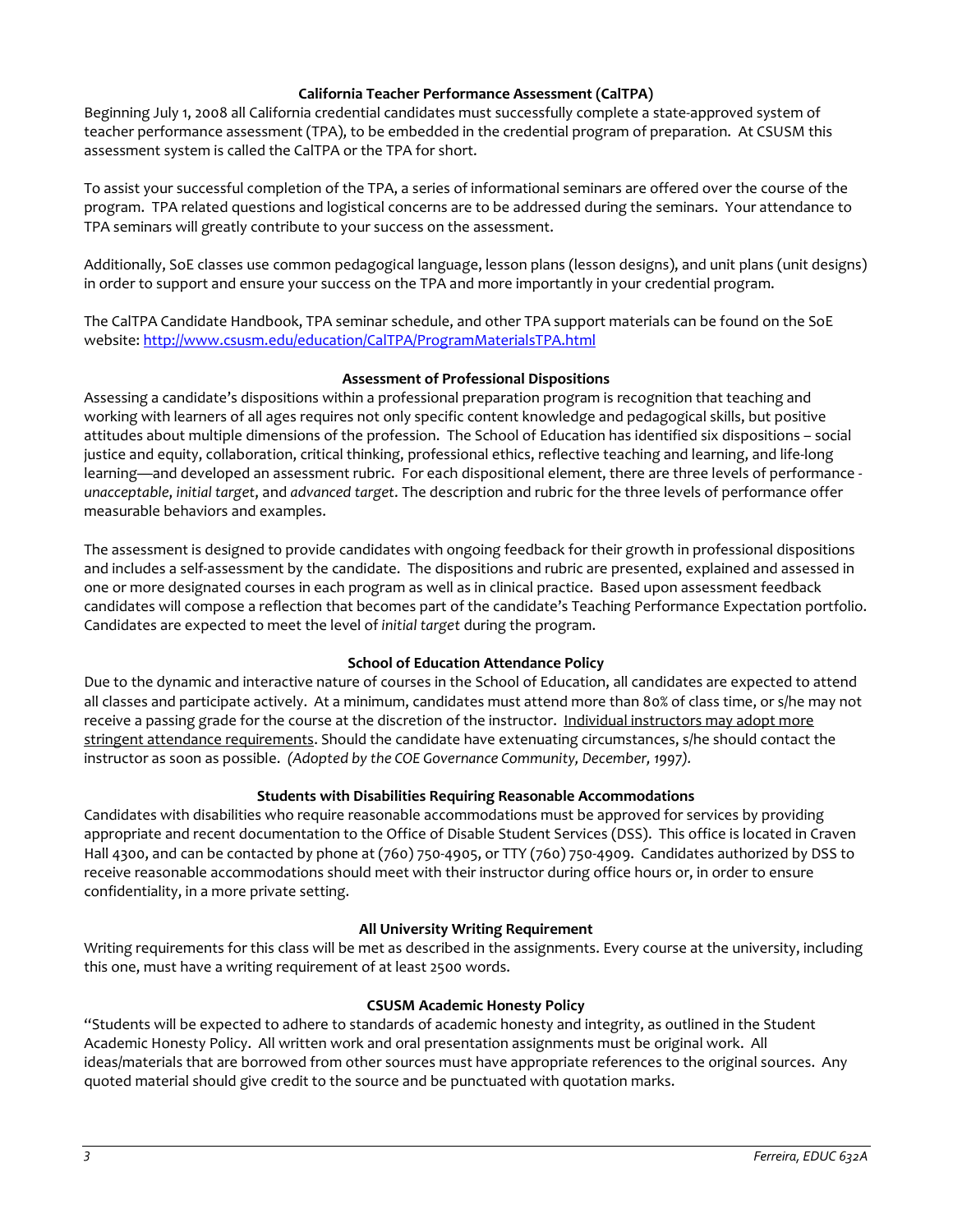Students are responsible for honest completion of their work including examinations. There will be no tolerance for infractions. If you believe there has been an infraction by someone in the class, please bring it to the instructor's attention. The instructor reserves the right to discipline any student for academic dishonesty in accordance with the general rules and regulations of the university. Disciplinary action may include the lowering of grades and/or the assignment of a failing grade for an exam, assignment, or the class as a whole."

Incidents of Academic Dishonesty will be reported to the Dean of Students. Sanctions at the University level may include suspension or expulsion from the University.

## **Plagiarism:**

As an educator, it is expected that each candidate will do his/her own work, and contribute equally to group projects and processes. Plagiarism or cheating is unacceptable under any circumstances. If you are in doubt about whether your work is paraphrased or plagiarized see the Plagiarism Prevention for Students website [http://library.csusm.edu/plagiarism/index.html.](http://library.csusm.edu/plagiarism/index.html) If there are questions about academic honesty, please consult the University catalog.

## **Use of Technology:**

Candidates are expected to demonstrate competency in the use of various forms of technology (i.e. word processing, electronic mail, Moodle, use of the Internet, and/or multimedia presentations). Specific requirements for course assignments with regard to technology are at the discretion of the instructor. Keep a digital copy of all assignments for use in your teaching portfolio. All assignments will be submitted online, and some will be submitted in hard copy as well. Details will be given in class.

## **Electronic Communication Protocol:**

Electronic correspondence is a part of your professional interactions. If you need to contact the instructor, e-mail is often the easiest way to do so. It is my intention to respond to all received e-mails in a timely manner. Please be reminded that e-mail and on-line discussions are a very specific form of communication, with their own nuances and etiquette. For instance, electronic messages sent in all upper case (or lower case) letters, major typos, or slang, often communicate more than the sender originally intended. With that said, please be mindful of all e-mail and on-line discussion messages you send to your colleagues, to faculty members in the School of Education, or to persons within the greater educational community. All electronic messages should be crafted with professionalism and care. Things to consider:

- Would I say in person what this electronic message specifically says?
- How could this message be misconstrued?
- Does this message represent my highest self?
- Am I sending this electronic message to avoid a face-to-face conversation?

In addition, if there is ever a concern with an electronic message sent to you, please talk with the author in person in order to correct any confusion.

#### **Course Requirements**

The participant will:

- 1. Propose a site-based inquiry at a school preferably an authorized or application phase IB World School.
- 2. Complete the Proposal Form and obtain the approval signature of the site administrator and approval email from the university faculty member.
- 3. Engage in a 30 hour site based inquiry project.
- 4. Complete the Reflection Form and obtain the approval signature of the site administrator.
- 5. Upload the completed portfolio.

#### The portfolio:

The development of a portfolio is an opportunity to think deeper about the IB program and philosophy and to derive meaning from classroom decisions and actions. The portfolio represents who the participant is at a given point in time.